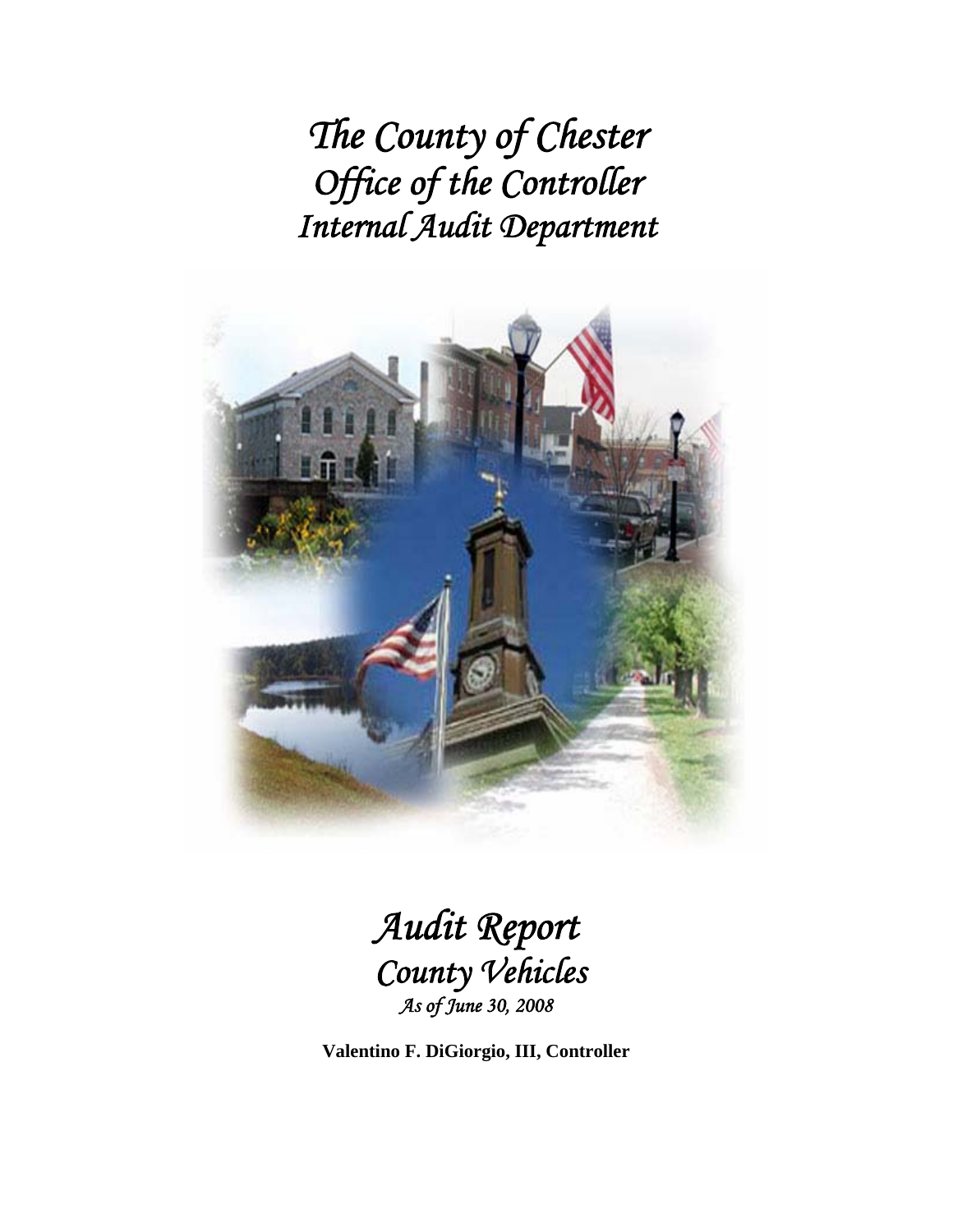#### **Introduction**

At the request of the Controller, Internal Audit has reviewed and evaluated the controls in place over the usage of County provided vehicles. The review was inclusive of all departments that were assigned vehicles as of 6/30/08. The purpose of the review was to determine if vehicles are being used for both business and personal purposes and whether adequate records are being maintained to fulfill IRS substantiation requirements.

#### **IRS Fringe Benefit Guidelines**

An employer-provided vehicle which is used 100% for business purposes has no tax consequence. Business use *does not* include commuting. Records should be maintained to substantiate that all vehicle use was for business.

If an employer-provided vehicle is used for both business and personal purposes, substantiated business use is not taxable to the employee. Personal use is taxable to the employee's wages.

Note: If records are not provided by the employee, the value of *all* use of the automobile must be considered as wages to the employee. *(Exceptions to the recordkeeping requirements apply in certain situations involving the use of qualified nonpersonal use vehicles discussed later in this report.)*

#### **Executive Summary**

Our review identified 7 departments, (Bail Agency, District Attorney, Detectives, Domestic Relations, Emergency Services, Public Defender, and Sheriff) in which County provided vehicles are assigned to specific individuals who use them for their intended business purpose **and** for commuting between their County work station and home.

Three of these departments include *Qualified Non-personal Use Vehicles.* IRS guidelines specify that "the use of a qualified non-personal-use vehicle, *including commuting*, is excludable to the employee; and recordkeeping and substantiation by the employee are not required (by the IRS)." A qualified non-personal vehicle is any vehicle that the employee is not likely to use more than minimally for personal purposes because of its design. These vehicles include the following:

- Clearly marked police and fire vehicles
- Unmarked vehicles used by law enforcement officers if the use is officially authorized
- Clearly marked Public Safety Officer Vehicle (effective June 6, 2008)

A clearly marked police or fire vehicle qualifies only if the following apply: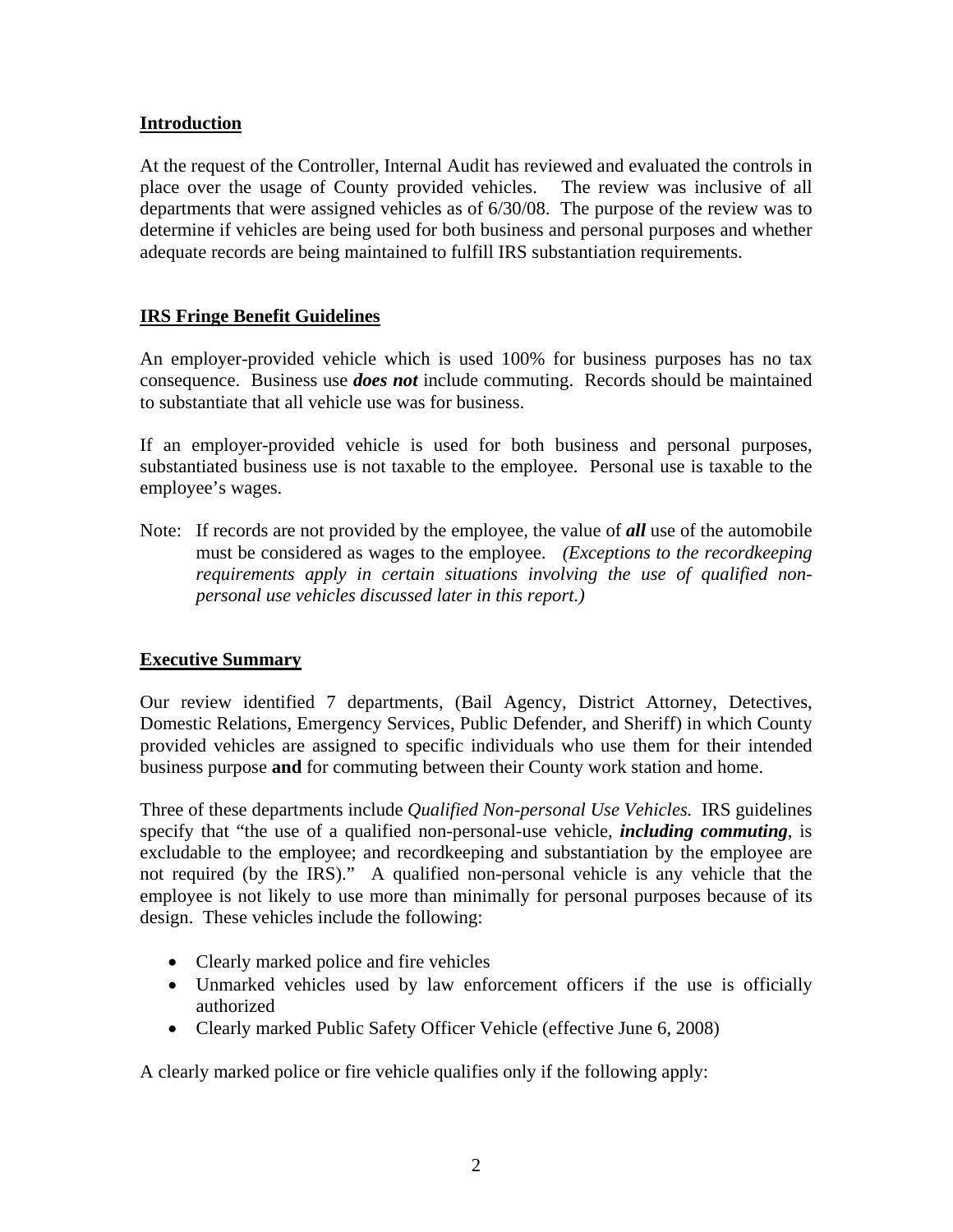- 1. The employee must always be on call
- 2. The employee must be required by the County to use the vehicle for commuting
- 3. The employer must prohibit personal use (other than commuting) for travel outside of the officer or firefighter's jurisdiction.

Unmarked law enforcement vehicles are qualified non-personal use vehicles only if the following apply:

- 1. The employer must officially authorize personal use
- 2. Personal use must be incident to use for law enforcement purposes
- 3. The employer must be a governmental unit responsible for prevention or investigation of crime.

The vehicle must be used by a *full-time law enforcement officer* – **an officer who is authorized by law to carry firearms, execute search warrants, to make arrests, and who regularly carries firearms except when it is not possible to do so because of the requirements of undercover work. (Each of these criteria must be met.)** 

Effective June 6, 2008, the IRS added "public safety officer" vehicles to the qualified non-personal use vehicle provision. This means that any Federal, state or local government employee who drives a clearly marked government owned or leased vehicle in the course of his or her duties and meets the same 3 requirements listed above for clearly marked police and fire vehicles, is exempt from substantiation requirements and any commuting mileage is deemed non-taxable.

A public safety officer vehicle is "clearly marked" if, through painted insignia or words, it is readily apparent that the vehicle is a public safety officer vehicle.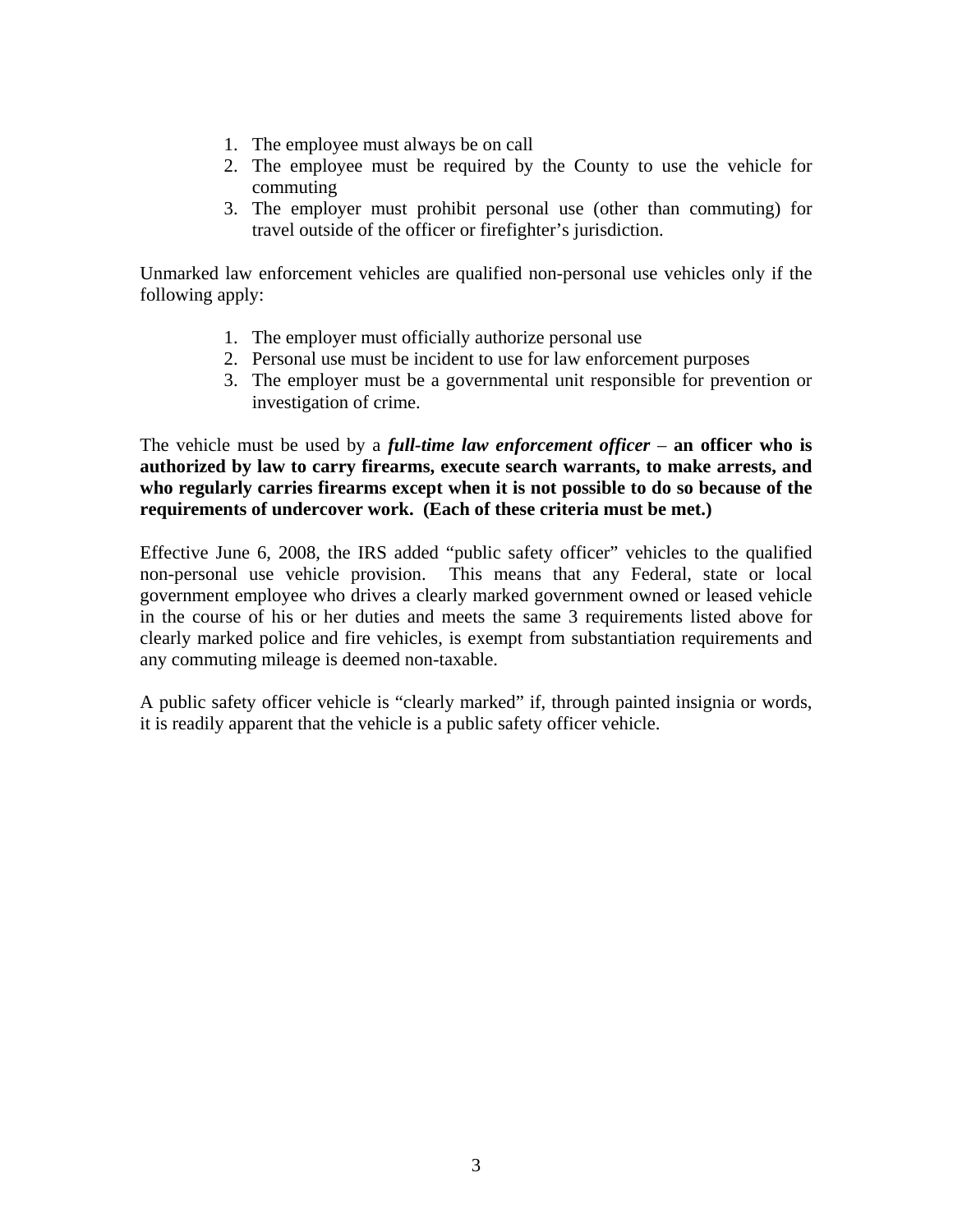# **Audit Findings**

## *Bail Agency*

Internal Audit has determined that five Bail Agency employees have been assigned a County vehicle. These vehicles are used for their intended business purpose and for the employees' daily commute. The vehicles are all fueled at the County's expense. The individuals maintain a vehicle log which is submitted to the Administrator on a weekly basis. The department has a written policy related to the use and operation of these assigned vehicles.

#### *Recommendation*

Based on the IRS definition, none of the assigned drivers meet the full criteria of a *law enforcement officer* and as such, their automobiles do not qualify for the non-personal use vehicle exception.

Although Internal Audit recognizes the need for the employees to have the vehicles available to them at all times due to "on-call" requirements and their need to ensure adherence to conditions of bail throughout the day, normal commute between the home and the County workstation cannot be exempt from taxable status. As a result, each individual's daily commute should be considered as wages to the employee. Drivers should also be required to meet substantiation requirements by maintaining records that itemize business and personal use each year.

#### *Domestic Relations*

Internal Audit has determined that five Domestic Relations employees (the director and four investigators) have been assigned a County vehicle. These vehicles are used for their intended business purpose and for the employees' daily commute. The vehicles are fueled at the County's expense. The individuals do not maintain a vehicle log. The department does not have a written policy related to the use and operation of these assigned vehicles.

#### *Recommendation*

Based on the IRS definition, none of the assigned drivers meet the full criteria of a *law enforcement officer* and as such, their automobiles do not qualify for the non-personal use vehicle exception.

Although Internal Audit recognizes the need for the investigators to have the vehicles available to them at all times due to "on-call" requirements, normal commute between the home and the County workstation cannot be exempt from taxable status. As a result, each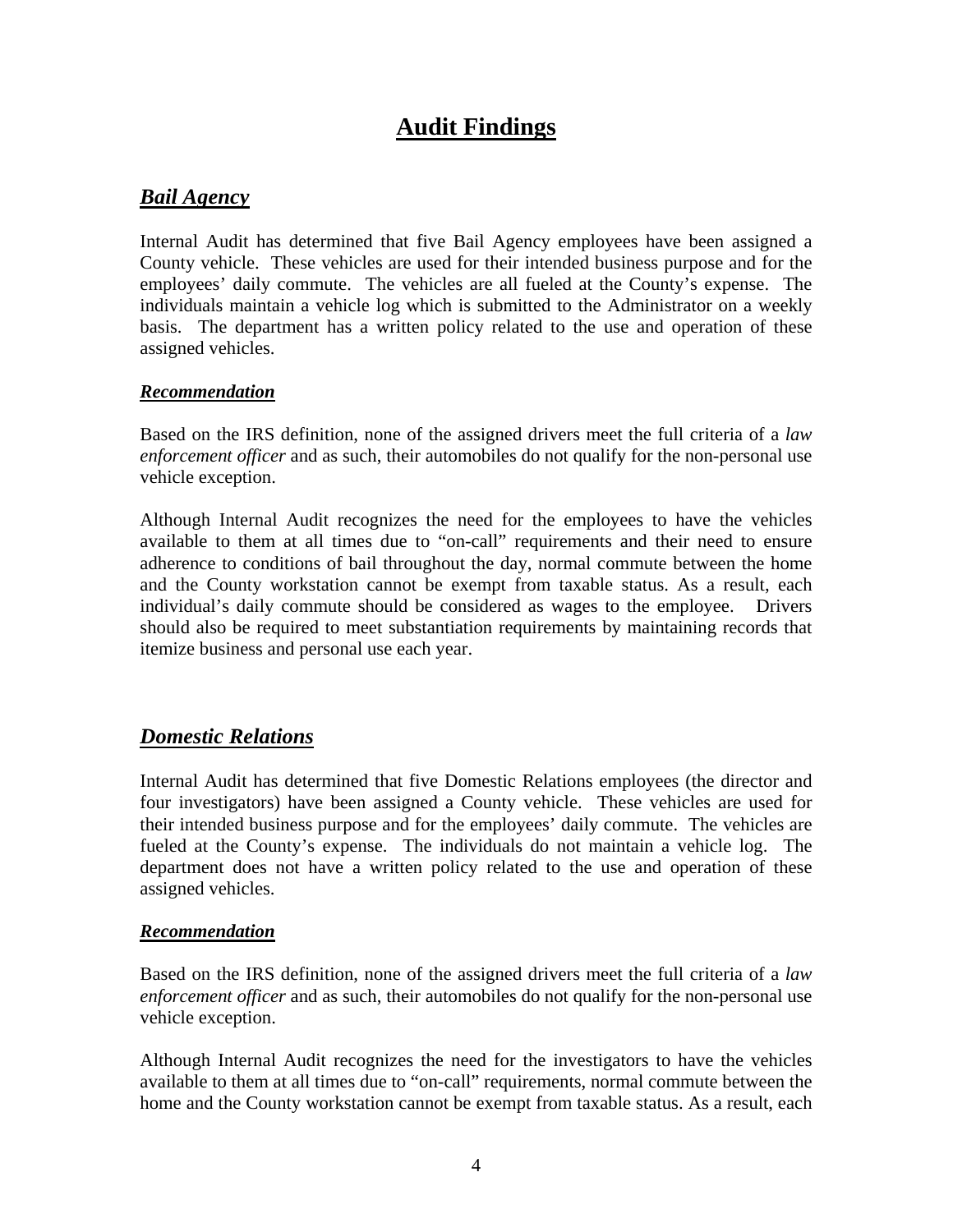individual's daily commute should be considered as wages to the employee. Drivers should also be required to meet substantiation requirements by maintaining records that itemize business and personal use each year.

Internal Audit suggests that the Commissioners evaluate the intended business use for the director's vehicle and, if the automobile is deemed necessary, he too would be required to maintain records itemizing his business and personal use each year. All personal use, including his daily commute, will also be considered taxable wages.

Additionally, since one of the investigators assigned a County vehicle is also an acting constable, this individual should be required to maintain specific records to ensure that the county vehicle assigned him is not used for constable services. Cost sheets submitted to the Office of the Controller for constable services include mileage reimbursement. Mileage reimbursement is not permissible on county provided vehicles.

## *District Attorney / Detectives*

Internal Audit has determined that all vehicles assigned to the District Attorney and County detectives are used for their intended business purpose and for the employees' daily commute. These vehicles are all fueled at the County's expense. The individuals do not maintain a vehicle log. The department does not have a written policy related to the use and operation of these assigned vehicles. However, guidelines specific to the use of the detectives' vehicles are included in their contract of employment.

#### *Recommendation*

The District Attorney and the County detectives all meet the full criteria of a *law enforcement officer*. As such, automobiles assigned to these individuals qualify for the non-personal use vehicle exception and all mileage (including their daily commute) is considered business related. The IRS does not require in these instances that records be maintained to substantiate business use.

Internal Audit has no recommendations at this time.

## *Emergency Services*

Internal Audit has determined that two EMS employees have been assigned a County vehicle. These vehicles are used for their intended business purpose and for the employees' daily commute. The vehicles are fueled at the County's expense. These 2 specific individuals do not maintain a vehicle log. The department has a written policy related to the use and operation of County provided vehicles. This policy only requires the use of a log for the department's other EMS vehicles.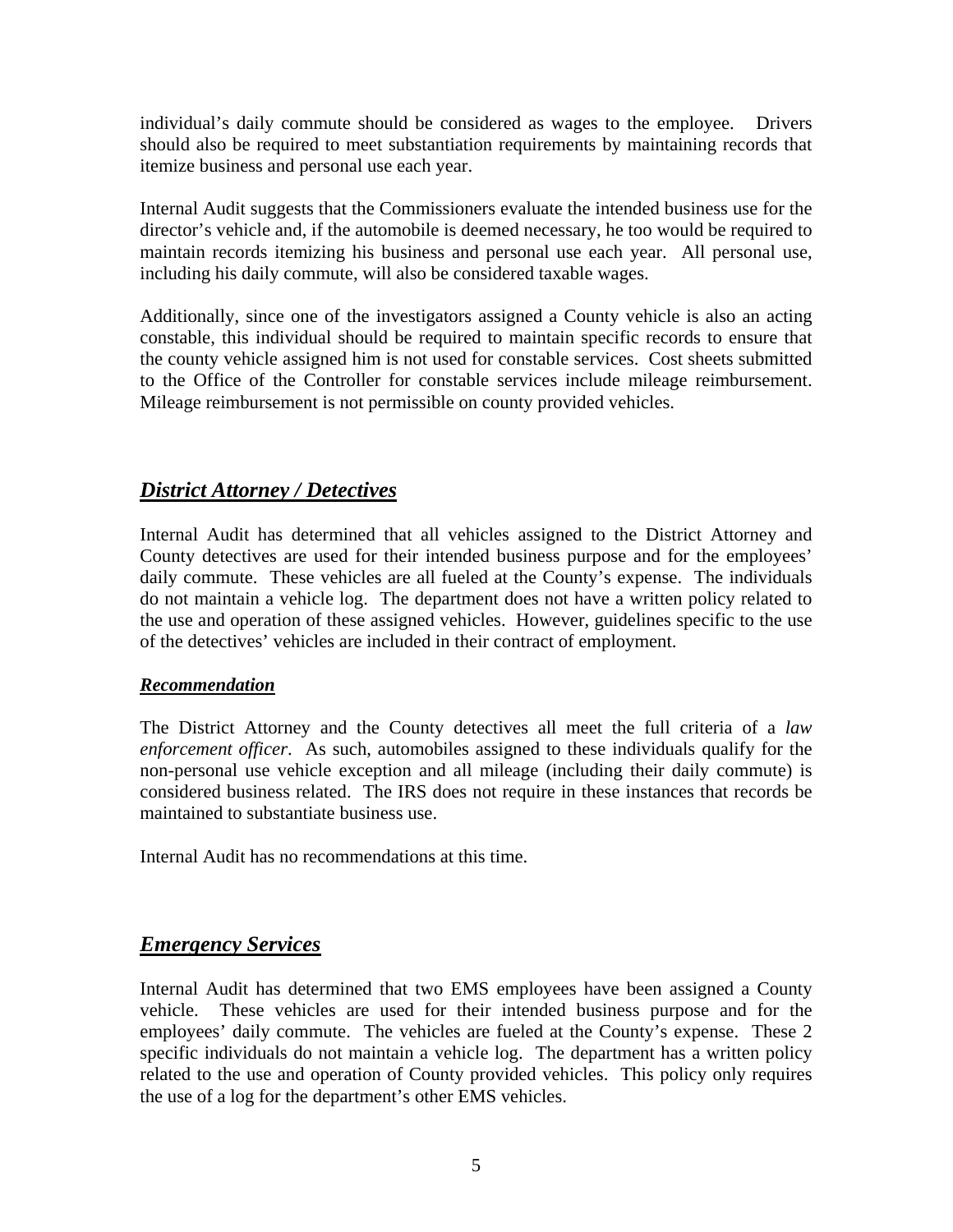#### *Recommendation*

The automobile assigned to the Fire Marshall is clearly marked through painted insignia making it readily identifiable as a fire vehicle. As such, it qualifies as a non-personal use vehicle and all mileage associated with this vehicle is considered business related. The IRS does not require in these instances that records be maintained to substantiate business use.

The automobile assigned to the EMS Director however is not clearly marked. IRS regulations stipulate that "a marking on a license plate is not a clear marking" for purpose of identifying a police or fire vehicle. As such, this automobile cannot be categorized as a non-personal use vehicle and the EMS Director's daily commute should be considered taxable wages. The employee should also be required to meet substantiation requirements by maintaining records that itemize business and personal use each year.

## *Public Defender*

Internal Audit has determined that two Public Defender employees have been assigned a County vehicle. These vehicles are used for their intended business purpose and for the employees' daily commute. The vehicles are fueled at the County's expense. These individuals do not maintain a vehicle log. The department does not have a written policy related to the use and operation of County provided vehicles.

#### *Recommendation*

The two investigators do not meet the full criteria of *law enforcement officers*, since they are not authorized to carry firearms, and execute search warrants, and make arrests. As such, their automobiles do not qualify for the non-personal use vehicle exception.

Although Internal Audit recognizes the need for the investigators to have the vehicles available to them at all times due to "on-call" requirements, and the execution of subpoenas, normal commute between the home and the County workstation cannot be exempt from taxable status. As a result, each individual's daily commute should be considered as wages to the employee. Drivers should also be required to meet substantiation requirements by maintaining records that itemize business and personal use each year.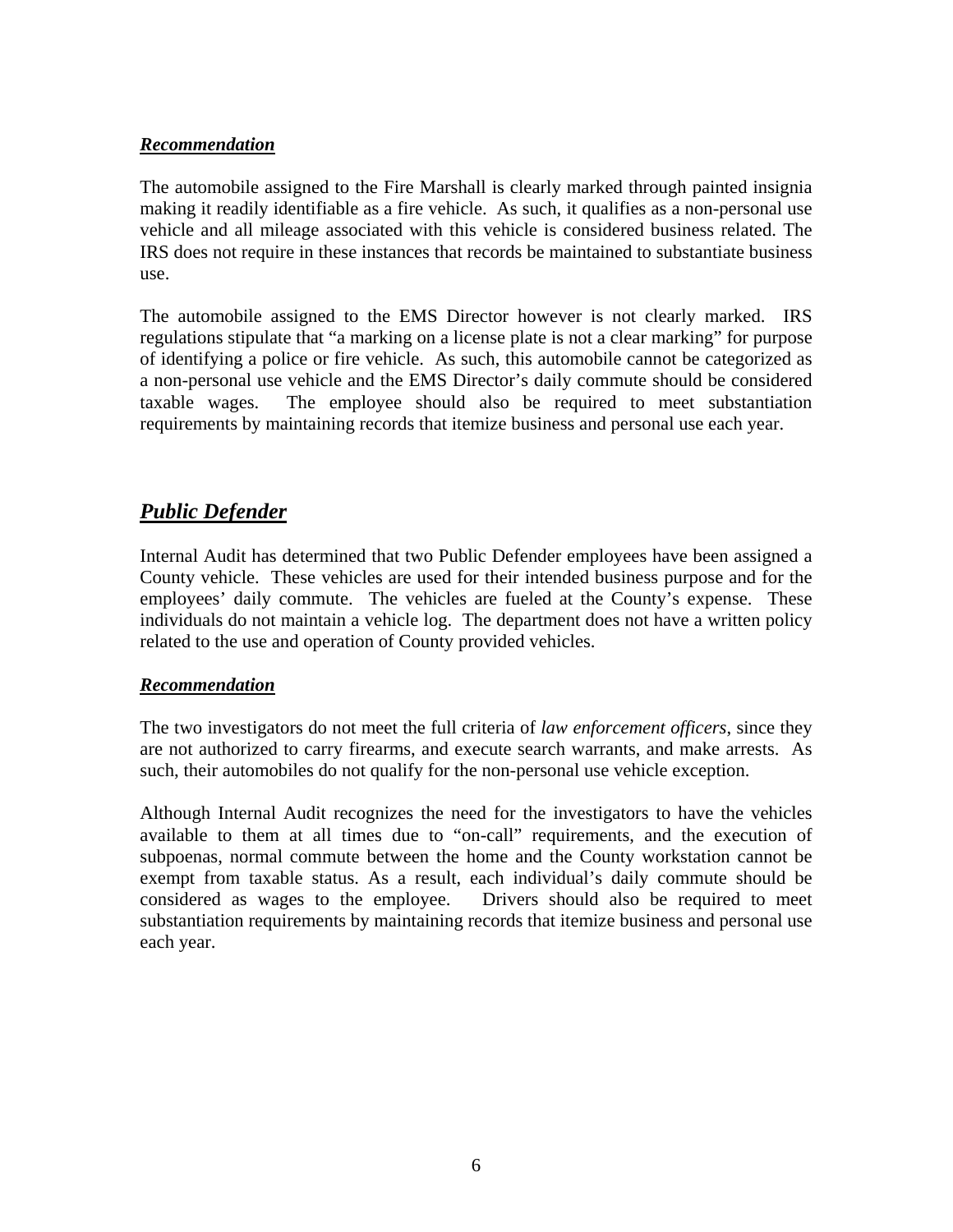## *Sheriff*

Internal Audit has determined that four employees of the Office of the Sheriff (the sheriff, chief deputy and two K-9 units) have been assigned a County vehicle. These vehicles are used for their intended business purpose and for the employees' daily commute. The vehicles are fueled at the County's expense. These 4 specific individuals do not maintain a vehicle log. The department has a written policy related to the use and operation of County provided vehicles. This policy only requires the use of a log for the department's other vehicles.

#### *Recommendation*

The four employees of the Office of the Sheriff meet the definition of *public safety officer*, however 2 of the vehicles assigned to the Sheriff and Chief Deputy are unmarked and as a result do not meet non-personal use vehicle requirements. Until these vehicles display the County's painted insignia and wording identifying them as "public safety officer" automobiles, the Sheriff and Chief Deputy's daily commute and any other personal mileage should be considered taxable wages. These two individuals should also be required to meet substantiation requirements by maintaining records that itemize business and personal use each year.

It is important to note that the Office of the Sheriff also utilizes at least 3 other vehicles that are not clearly marked, identifying them as public safety officer vehicles. We strongly urge that all Sheriff department vehicles display the County's painted insignia and proper wording in order to qualify them as non-personal use vehicles.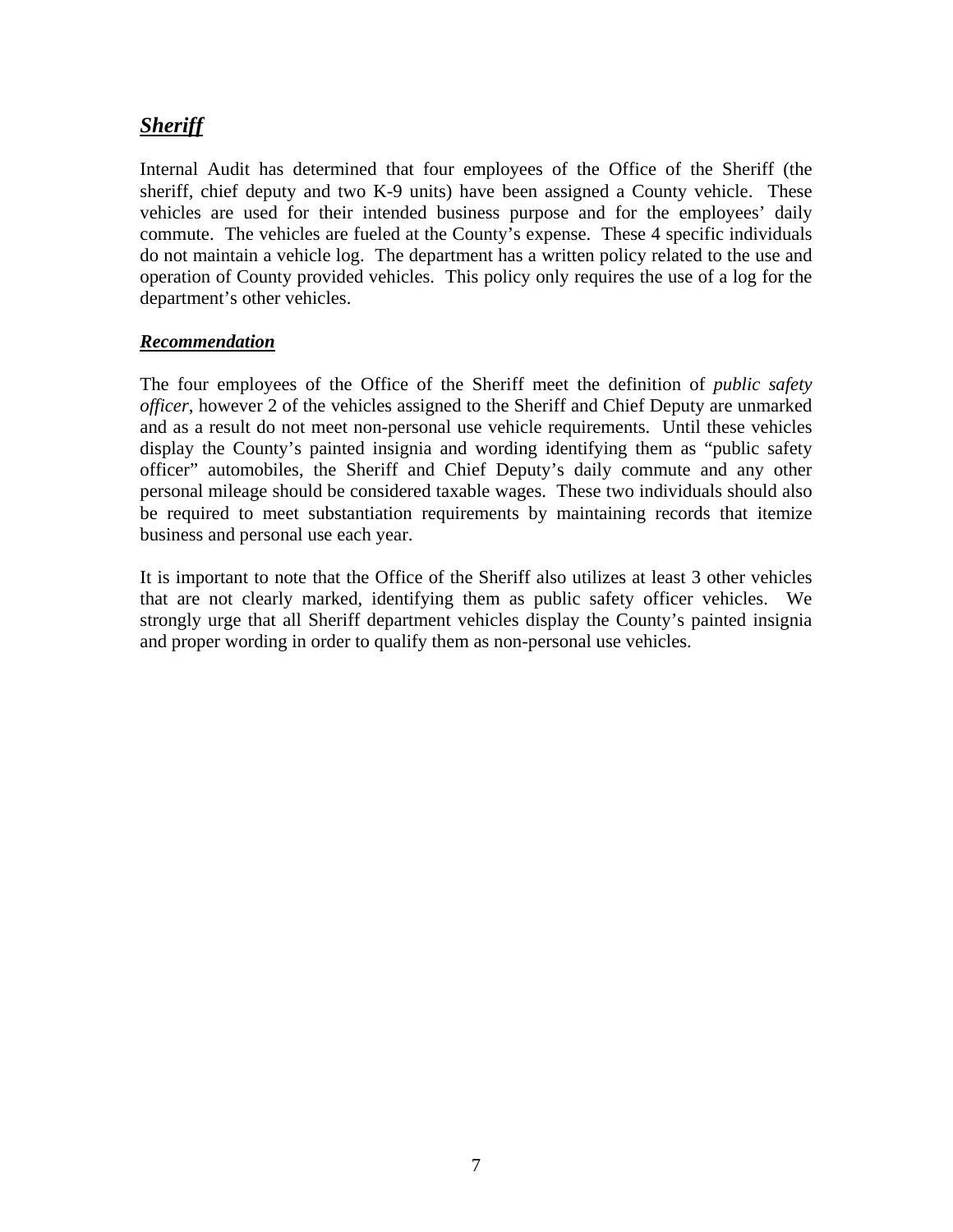## **Overall Recommendations**

The County of Chester needs to adopt and implement a uniform vehicle policy for County-provided automobiles that are used 100% for business purposes as well as for vehicles that are used for both business and personal purposes. The policy should comply with IRS mandates. At a minimum, drivers should be required to record all travel in a log which would identify business and/or personal uses. Business use does not include commuting except in the case of qualified non-personal vehicles which were defined earlier in this report.

As part of the policy, we recommend that the completed travel logs be submitted to the Office of the Controller on a monthly basis. (Internal Audit has attached a sample vehicle travel log form for consideration.) These logs must be completed and submitted even for those vehicles that have been used 100% for business purposes. The only exception to this requirement involves those vehicles that qualify as non-personal use vehicles – i.e., the District Attorney, Fire Marshall, Sheriff (marked vehicles only) and County Detectives.

The Office of the Controller will review the vehicle travel logs and determine (based on the IRS Automobile Lease Valuation Rule) the total taxable wages to be added to the applicable employees. The amount will be included in the employee's gross wages the following month as a fringe benefit and the applicable federal and FICA taxes will be deducted.